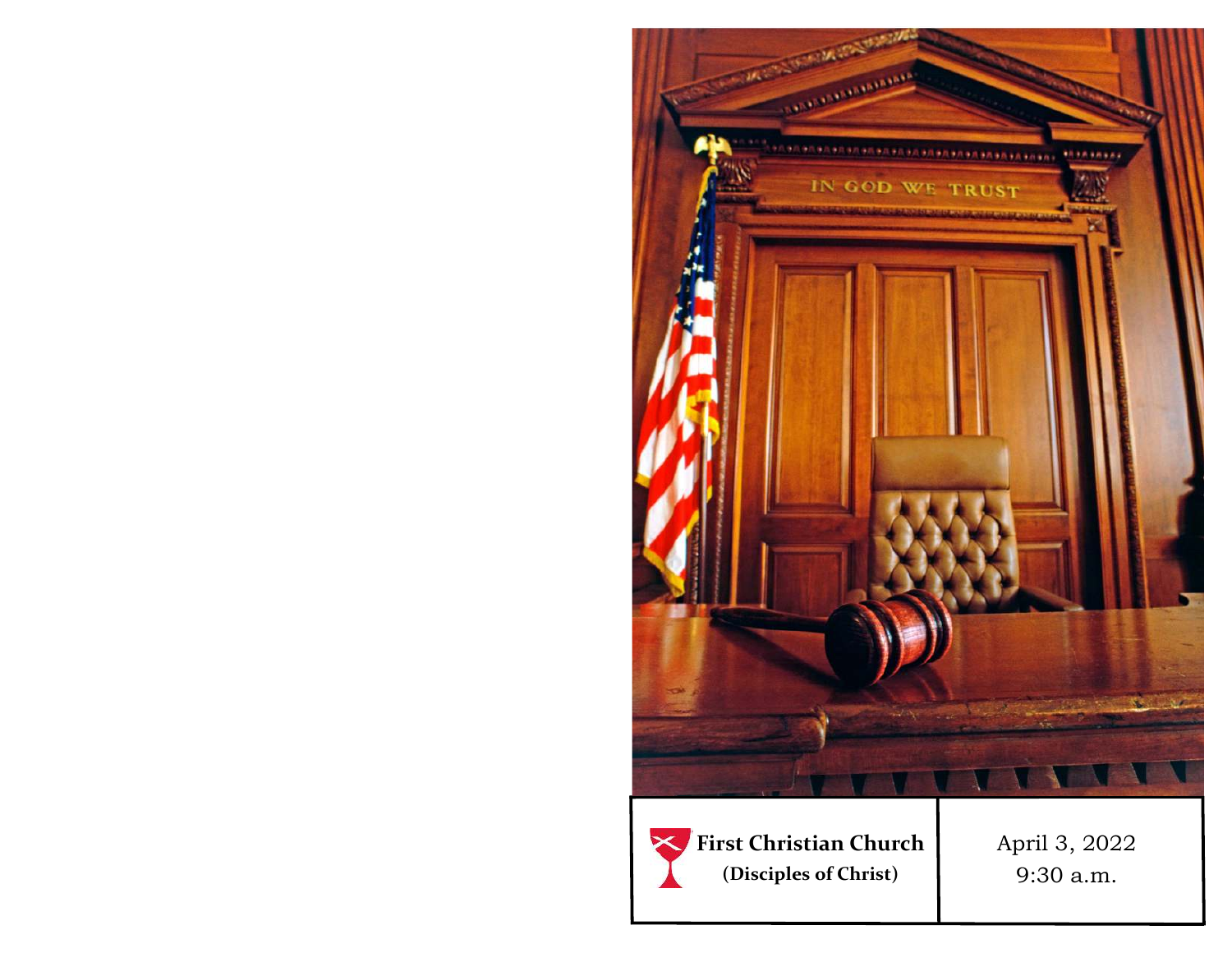# **Service for the Lord's Day**

Sunday, April 3, 2022

#### Joys and Concerns **Rev. Sharla Hulsey** Rev. Sharla Hulsey

*In order to respect privacy, joys and concerns will be discussed before the public livestream. Please fill out a prayer request form and place in the offering tray during communion.* 

#### Welcome and Announcements John Daniel, Elder

*If you are joining Sunday worship via Facebook Live, let us know you are tuning in by leaving a comment on the live stream video or visit fccbutler.org and click the Register Attendance button.*

## **We Gather to Praise God**

#### Prelude

*Bringing the Light of Christ into the Sanctuary*

\*Call to worship (please rise as able) John Daniel & Congregation

L: O come, let us worship and bow down,

- **P: Let us kneel before the Lord, our Maker!**
- L: For this is our God,
- **P: and we are the people of God's pasture, and the sheep of God's hand.**

\*Opening Hymn CH# 207 (1,3,4)

"In the Cross of Christ I Glory"

\*Invocation John Daniel & Congregation

**Eternal God, all-powerful and merciful, your word is a torch for our path and a light for our way. Open our eyes and enlighten our spirit, that we may understand your revelation in all its purity and holiness. May it transform our lives and make us worthy to bear your image; through Jesus Christ our Lord. Amen.**

#### Prayer Hymn CH# 202 (1,3)

"O Sacred Head, Now Wounded"

Silent Meditation Sharla Hulsey (Sharla Hulsey Sharla Hulsey Sharla Hulsey

### Pastoral Prayer - *The Lord's Prayer* Sharla Hulsey

**Our Father who art in heaven, hallowed be Thy name. Thy kingdom come, Thy will be done on earth as it is in heaven. Give us this day our daily bread, and forgive us our debts as we forgive our debtors. And lead us not into temptation, but deliver us from evil; for Thine is the kingdom and the power, and the glory forever. Amen.**

#### Musical Interlude

Psalm Reading **Properties** John Daniel & Congregation

Psalm 146:1-2, 5-7, 10 *(Chalice Hymnal)*

- L: Praise the LORD! Praise the LORD, O my soul!
- **P:** I will praise the LORD as long as I live; **I will sing praises to my God all my life long.**
- L: Happy are those whose help is the God of Israel,
- **P:** whose hope is in the LORD their God,
- L: who made heaven and earth, the sea, and all that is in them;
- **P: who keeps faith forever; who executes justice for the oppressed; who gives food to the hungry.**
- L: The Lord will reign forever, your God, O Zion, for all generations.
- **P: Praise the Lord!**

| <b>Special Music</b>                | <b>Adult Choir</b> |  |  |  |  |  |  |
|-------------------------------------|--------------------|--|--|--|--|--|--|
| Scripture                           | Shawn Quick        |  |  |  |  |  |  |
| John 19:1-16a                       |                    |  |  |  |  |  |  |
| Message                             | Rev. Sharla Hulsey |  |  |  |  |  |  |
| "Approach the Bench"                |                    |  |  |  |  |  |  |
| <b>Invitation to Discipleship</b>   | Sharla Hulsey      |  |  |  |  |  |  |
| *Invitation Hymn                    | CH# 211 (1,2,3)    |  |  |  |  |  |  |
| "Jesus Walked This Lonesome Valley" |                    |  |  |  |  |  |  |
| <b>Offering Meditation</b>          | Diana Rich         |  |  |  |  |  |  |

*Offering plates are on the center table up front. Please bring your offering with you when you come forward for communion.*

\*Please rise as able